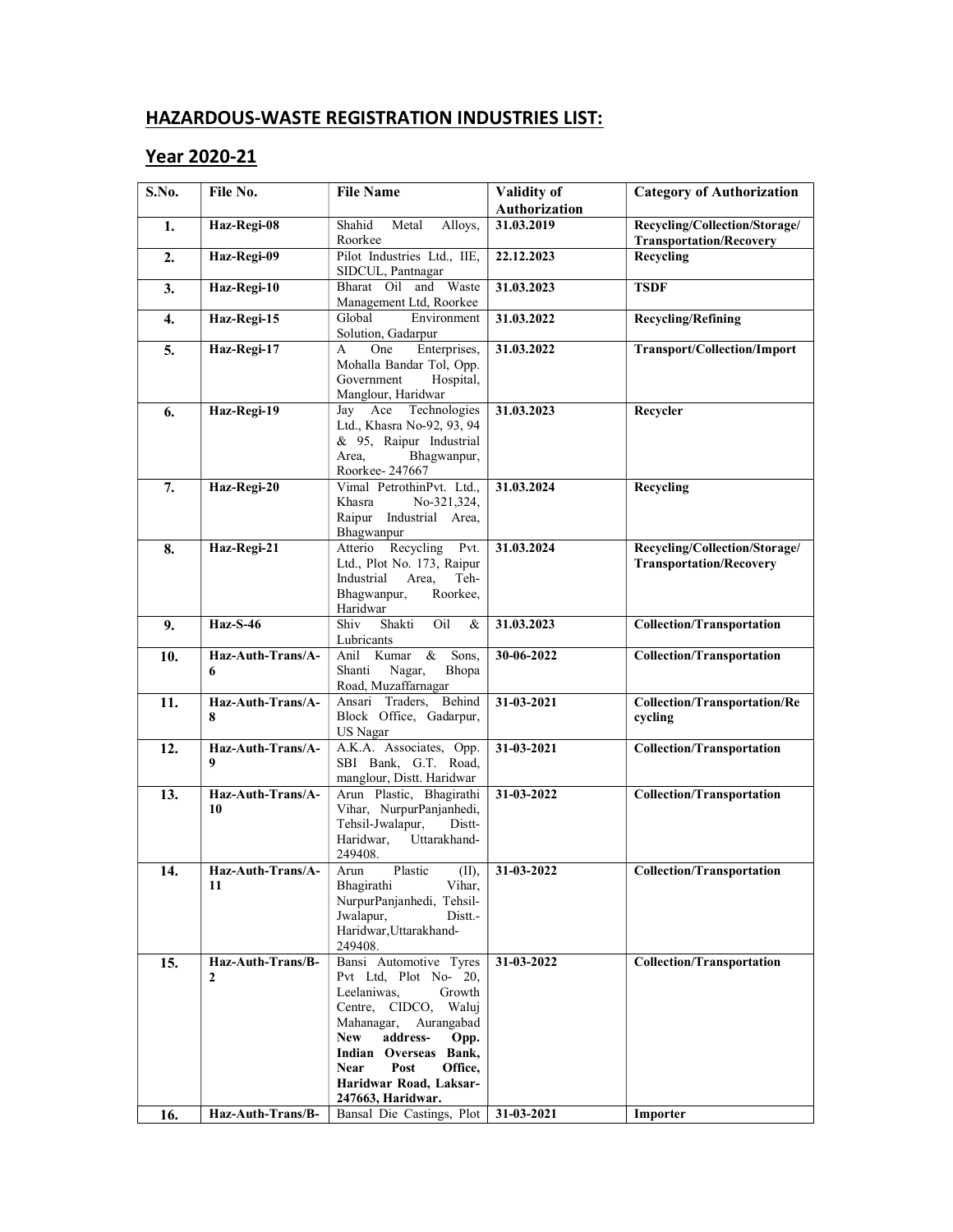|     | 3                      | No. 22 A, Sector 02, IIE,                               |            |                                                |
|-----|------------------------|---------------------------------------------------------|------------|------------------------------------------------|
|     |                        | Pantnagar, US Nagar                                     |            |                                                |
| 17. | Haz-Auth-Trans/C-      | Choksi Heraeus Pvt Ltd,                                 | 31-03-2021 | Transportation                                 |
|     | 1                      | P.O.-178, MIA, Madri,                                   |            |                                                |
|     |                        | Udaipur-313003                                          |            |                                                |
| 18. | Haz-H-07 (Old)         | Hindustan Platinum, C-                                  | 31-03-2021 | Transportation                                 |
|     |                        | 122, TTC Industrial Area,<br>Mumbai                     |            |                                                |
| 19. | Haz-Auth-              | Haryana Petro Oil, Plot                                 | 31-03-2021 | <b>Collection/Transportation</b>               |
|     | Trans/H-1              | No.<br>31,<br>Phase-III,                                |            |                                                |
|     |                        | Industrial Area, SIRSA,                                 |            |                                                |
|     |                        | Haryana                                                 |            |                                                |
| 20. | Haz-Auth-              | Hindustan Zinc Limited,                                 | 31-03-2023 | <b>Collection/Transportation</b>               |
|     | Trans/H-2              | Pantnagar Metal Plant,<br>Plot No. 2&3, Sector 14,      |            |                                                |
|     |                        | IIE SIDCUL, Pantnagar                                   |            |                                                |
| 21. | Haz-Auth-              | Him Trading Co., Village                                | 31-03-2022 | <b>Collection/Transportation</b>               |
|     | Trans/H-3              | Baddi- Sheetalpur, Tehsil                               |            |                                                |
|     |                        | Baddi, District Solan (HP)                              |            |                                                |
| 22. | Haz-Auth-              | Himalay Enterprises, Plot                               | 31-03-2021 | Recycling /                                    |
|     | Trans/H-4              | No. 187 and 188, Phase-I,                               |            | <b>Collection/Transportation</b>               |
|     |                        | SIDCUL, Sitarganj, US                                   |            |                                                |
|     | Haz-Auth-Trans/I-      | Nagar<br>India Petro Chemicals,                         | 31-03-2022 | <b>Collection/Transportation</b>               |
| 23. | 1                      | Vill. Sheikhpura, Meerut                                |            |                                                |
|     |                        | Road, Karnal                                            |            |                                                |
| 24. | Haz-Auth-              | K. Nandini Refineries, 6/1                              | 31-03-2022 | <b>Collection/Transportation</b>               |
|     | Trans/K-1              | Vill-HetandandiAmoria,                                  |            |                                                |
|     |                        | Pilibhit (U.P.)                                         |            |                                                |
| 25. | Haz-Auth-              | Mahavira Udyog, 5/11,                                   | 31-03-2022 | Recycling/Incineration/                        |
|     | Trans/M-4              | Mile Stone, Vill. & P.O.                                |            | <b>Collection/Transportation</b>               |
|     |                        | Binyani, Bhiwani Road,<br>Distt. Rohtak, Haryana.       |            |                                                |
| 26. | Haz-Auth-Trans/N-      | National Construction, 16-                              | 05-09-2023 | <b>Consent for making value</b>                |
|     | 1                      | Avas Vikas, Opp- Pac                                    |            | added building components                      |
|     |                        | Nainital,<br>Road,<br>Gate,                             |            |                                                |
|     |                        |                                                         |            |                                                |
|     |                        | Rudrapur- 263153, US                                    |            |                                                |
|     |                        | Nagar                                                   |            |                                                |
| 27. | Haz-Auth-Trans/P-      | Primeplast<br>Packaging,                                | 31.03.2022 | Recycling/Collection/Tranpor                   |
|     | $\mathbf{2}$           | Malsi,<br>PO-<br>Bigwara,                               |            | tation                                         |
| 28. | $Haz-P-73$             | Rudapur, US Nagar<br>Parara Udyog,<br>$F-195$ ,         | 31.03.2022 |                                                |
|     |                        | Road No-06, UOSIDC                                      |            | <b>Collection/Transportation</b>               |
|     |                        | Indl. Area, MG Road,                                    |            |                                                |
|     |                        | Gaziabad, UP                                            |            |                                                |
| 29. | Haz-Auth-Trans/S-      | Shubham Machine Pvt.                                    | 31-03-2022 | Transportation                                 |
|     | $\mathbf{2}$           | Ltd., R-13/22, Raj Nagar,                               |            |                                                |
|     |                        | Ghaziabad-201002                                        |            |                                                |
|     |                        | (Godwon-C-117, BS Road)<br>Industrial Area.<br>Near-    |            |                                                |
|     |                        | RTO Office, Gaziabad-                                   |            |                                                |
|     |                        | 201009)                                                 |            |                                                |
| 30. | Haz-Auth-Trans/S-      | Sai Udyog, Khasra No-                                   | 31-03-2021 | <b>Collection/Transportation</b>               |
|     | 4                      | 1281,<br>Opp.<br>Kalakalp                               |            |                                                |
|     |                        | <b>UPSIDC</b><br>Compound,<br>Meerut<br>Road,<br>Morta, |            |                                                |
|     |                        | Ghaziabad-201003 U.P                                    |            |                                                |
| 31. | Haz-Auth-Trans/S-      | Shispal Enterprises, GR-                                | 31-03-2022 | <b>Collection/Transportation</b>               |
|     | 6                      | 84A,<br>Ganpati<br>Dham,                                |            |                                                |
|     |                        | Industries Area, Sankhol,                               |            |                                                |
|     |                        | Bahadurgarh-124507,                                     |            |                                                |
|     |                        | Jhajjar (Haryana)                                       |            |                                                |
| 32. | Haz-Auth-Trans/S-<br>7 | Metal<br>Industries,<br>Star<br>Manglor Deoband Road,   | 31-03-2023 | Recycling/<br><b>Utilization/Recovery/Pre-</b> |
|     |                        | Manglore                                                |            | processing/Disposal/Collection                 |